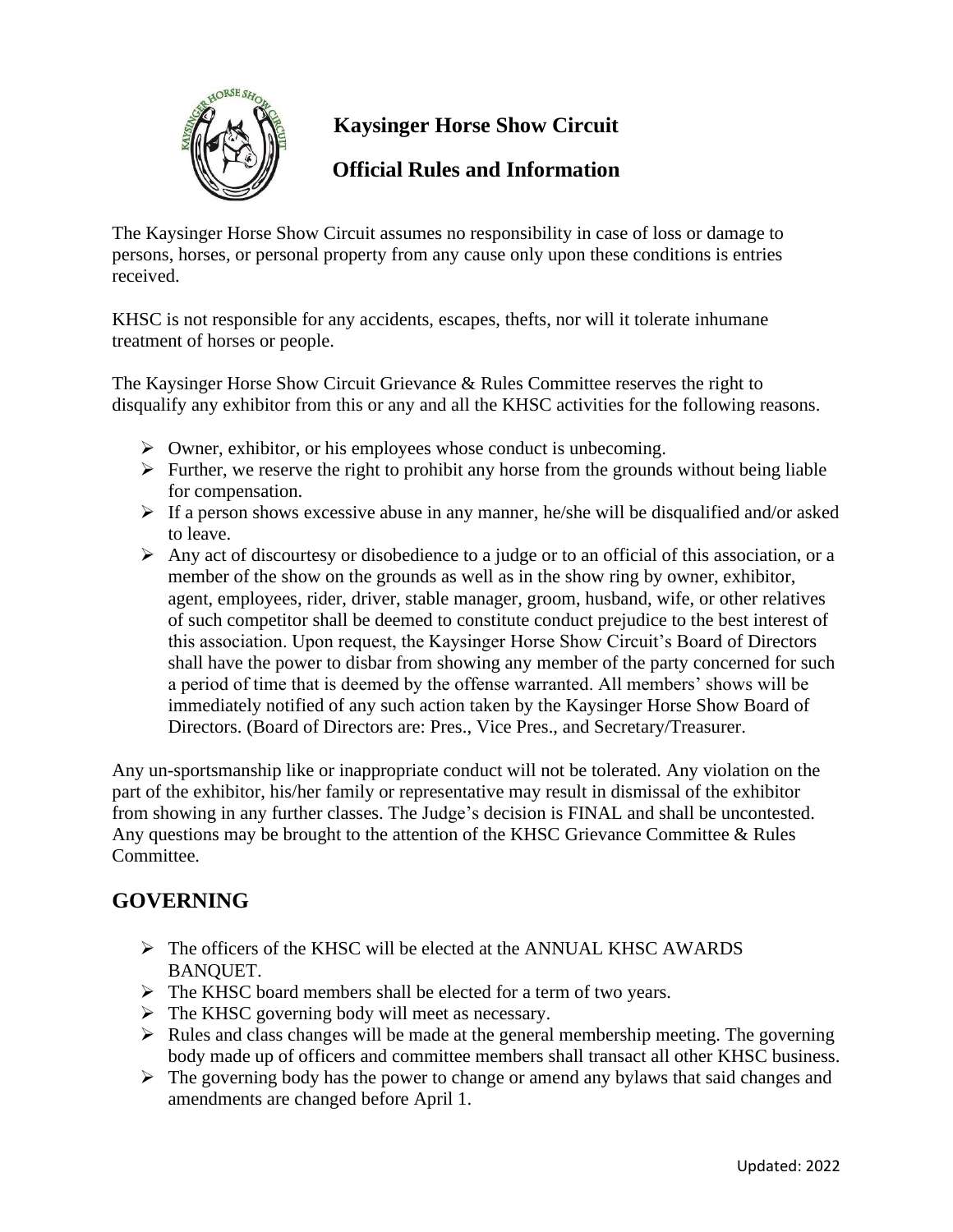- $\triangleright$  A class must average 4 entries per show or it will be voted whether to drop the class the following year.
- $\triangleright$  There must be at least \$1,000.00 in the KHSC treasury after all year-end awards have been settled in order to start the next show year.

## **GENERAL RULES AND REGULATIONS**

- ➢ KHSC Officers will act as rule interpreters or as mediators.
- $\triangleright$  All participants will abide by the KHSC Rules and Regulations. If a question arises that is not in the KHSC Rules and Regulations, the circuit will abide by, the AQHA, the APHA, and the PtHA rule book.
- $\triangleright$  Once the showbill is published for the year, no additional classes may be added.
- $\triangleright$  An exhibitor may join KHSC at any time, but all membership fees must be paid before the start of the show for that shows points to accumulate towards year end awards.
- $\triangleright$  Exhibitors will be required to obtain \$50 in sponsorship each year.
- ➢ There will be a \$30.00 charge for each returned check. Exhibitor will not be allowed to participate until a cash payment to settle account is paid in full. A second returned check requires exhibitor to be on a cash basis only.
- $\triangleright$  The exhibitor's age as of January 1 of each year will determine the class, he/she will ride in the entire year.
- $\triangleright$  If a horse should die or be crippled during the show season, the rider may substitute a new horse if he/she shows proof by a veterinarian. In case of disability it must for a period of at least 30 days. The points will then be carried over to the new horse and horse/rider in appropriate classes. He/she may receive the yearend award to which they participated in at least one more over half the number shows for that season. (NO ADDITIONAL NOMINATION FEE ARE REQUIRED FOR THE REPLACEMENT HORSE).
- $\triangleright$  If a rider is injured or ill (with a doctor's written excuse) and will miss three shows or 30 days, then a substitute rider may take his/her place without a loss of points, unless otherwise approved by the KHSC.
- ➢ Regular show dates will have preference over rain dates. Show's starting time will be at 9:00a.m.
- $\triangleright$  If a show is rained out or canceled due to any unforeseen conditions, it may hold another show in conjunction with another circuit show. The show will become double judged, and each judge will make a set of placings and points will be awarded. Two gate fees, two class fees will be collected.
- $\triangleright$  Entry fee will be \$3.00 per class. Non-members will pay an additional \$2.00 per class. There will be a \$2.00 office charge added to every class.
- $\triangleright$  All classes shall list at least 6 places.
- $\triangleright$  The secretary shall prorate 80% of entry fees to 4 places pay back. Where there is only one entry in the class, pay back will be 100% of 80%. Two entries will be pro-rated 60%, 40%, of 80%. Three entries will be 50%, 30%, and 20% of 80%. Four entries will be 40%, 30%, 20%, and 10% of 80%.
- $\triangleright$  No exhibitor, owner, or groom is allowed in the ring during a class except in their official capacity. A handler may enter the arena for safety precautions only, and if caught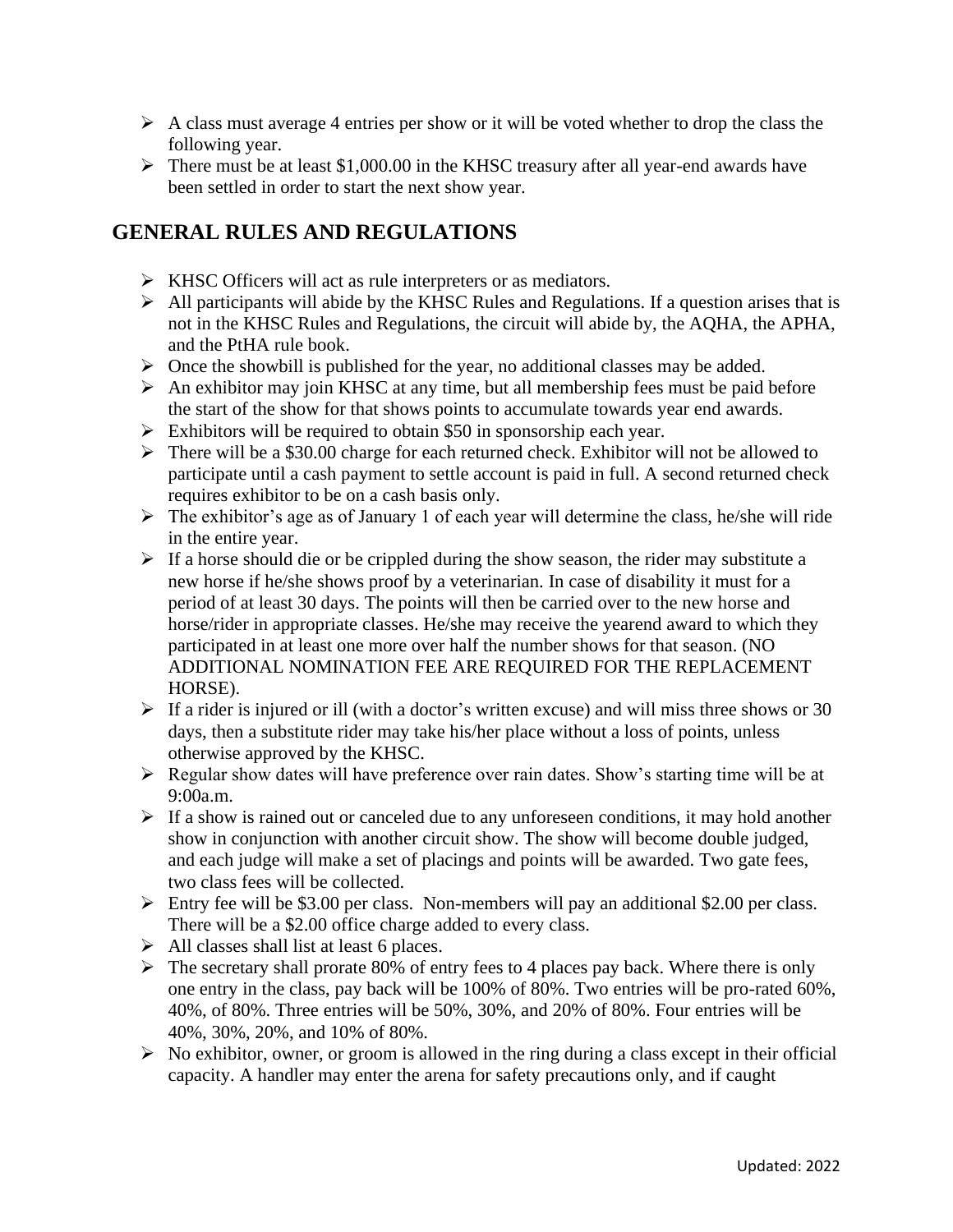agitating or deliberately abusing Rule # 1 under judges, he/she will be disqualified by the judge or the show rules committee.

- ➢ All show arenas must be clear of any objects not essential to the class that is performing. This includes barrels, poles, trucks, tractors, discs, etc.
- $\triangleright$  There will be an intermission of 30 minutes during the show.
- ➢ A horse cannot enter in any KHSC class more than once. Except in trail, ranch riding, reining, and running events, the rider may ride more than one horse per class in said events.
- $\triangleright$  A rider cannot enter in any class without a saddle and bridle. Exception: If there is a bareback class, the horse must have a bridle.
- $\triangleright$  Failure of equipment will disqualify the rider from the class.
- ➢ A stallion cannot be shown by any person 18 years of age and under in any classes at a KHSC show.
- ➢ The full arena will be used according to the judge's discretion except for lead-line.
- $\triangleright$  All patterns will be posted before the show.
- ➢ Per AQHA rules, all (Walk/Trot) Novice classes will allow a snaffle bit to be used with two hands on any age horse. This rule is only for the Walk/Trot classes and no other class unless otherwise stated.
- $\triangleright$  Refer to show bill for class restrictions.

#### **Halter Classes**

 $\triangleright$  A Horse shall show in only one halter class division.

### **English Classes**

 $\geq 18$  and under riders doing running events and Hunter/English classes must wear a certified helmet. NO EXCEPTIONS!!

#### **Western Classes**

- $\triangleright$  All western pleasure and horsemanship classes will be strictly under western equipment (this includes saddle and bridle). No bridle less riding allowed.
- $\triangleright$  Western attire is required in all halter and performance classes, excluding English classes where English equipment is used. Western attire consists of western hats, western boots, long sleeved shirt, and number. Chaps are optional.

#### **Ranch/Trail Classes**

- ➢ Trail class can take place inside or outside the arena. The pattern will be set up but no exhibitors will be allowed to practice their horse. Western attire only is permitted.
- ➢ TRAIL CLASS: There will be 4 to 6 obstacles. No more than 3 refusals or 30-seconds per obstacles allowed.
- ➢ A horse cannot enter in any KHSC class more than once. Except in trail, ranch riding, reining, and running events, the rider may ride more than one horse per class in said events.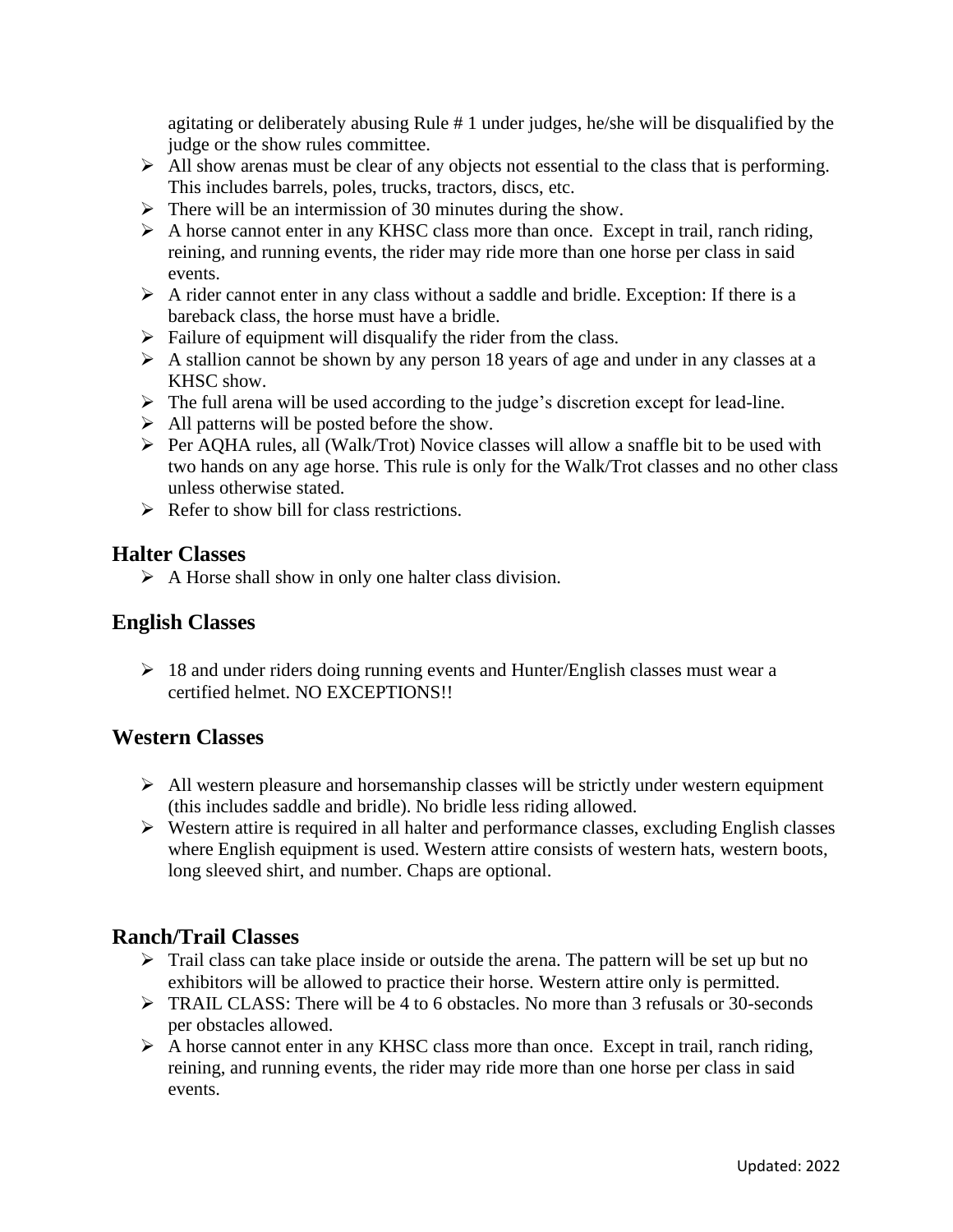#### **Running Events**

- $\geq 18$  and under riders doing running events and Hunter/English classes must wear a certified helmet. NO EXCEPTIONS!!
- $\triangleright$  Running classes will require a t-shirt to be worn at a minimum. No tank tops
- ➢ Western saddles will be required for running events.

## **JUDGES**

- ➢ The KHSC and Grievance & Rules Committee will back the judge to the extent that the JUDGES DECISION IS OFFICIAL AND FINAL.
- ➢ A judge can judge only one KHSC approved show per year.
- $\triangleright$  The judge will be required to stay for halter and performance classes only.
- $\triangleright$  The ringmaster must stand at least 5 feet from the judge while classes are being judged.
- $\triangleright$  Neither the judge, nor a member of his/her family, shall exhibit or act as agent or handler of a horse in any class at a show which he/she is officiating. Nor may any horse be shown under a judge if the judge has been or is owner, trainer, or handler of that horse within the previous 12 months. If such a horse is entered in a show, its entry fee shall be refunded and it is not to be exhibited.

## **AWARDS**

- $\triangleright$  All horses must be nominated before any points will count and MUST BE SHOWN UNDER THE NAME USED ON THE NOMINATION FORM. Nomination fee will be included into the Membership fee's per year. All exhibitors of the horse must be on the nomination form for the year-end awards to count. All High Point Awards are to be figured on one horse and rider.
- $\triangleright$  The year-end awards will be figured on the point system. The points will be awarded as follows:

Six or more horses in a class- $1<sup>st</sup> = 7$  pts,  $2<sup>nd</sup> = 6$  pts,  $3<sup>rd</sup> = 5$  pts,  $4<sup>th</sup> = 4$  pts,  $5<sup>th</sup> = 3$  pts,  $6<sup>th</sup> = 2$  pts

Five or more horses in a class- $1st = 7$  pts,  $2nd = 6$  pts,  $3rd = 5$  pts,  $4th = 4$  pts,  $5th = 3$  pts

Four horses in a class- $1st = 7$  pts,  $2nd = 6$  pts,  $3rd = 5$  pts,  $4th = 4$  pts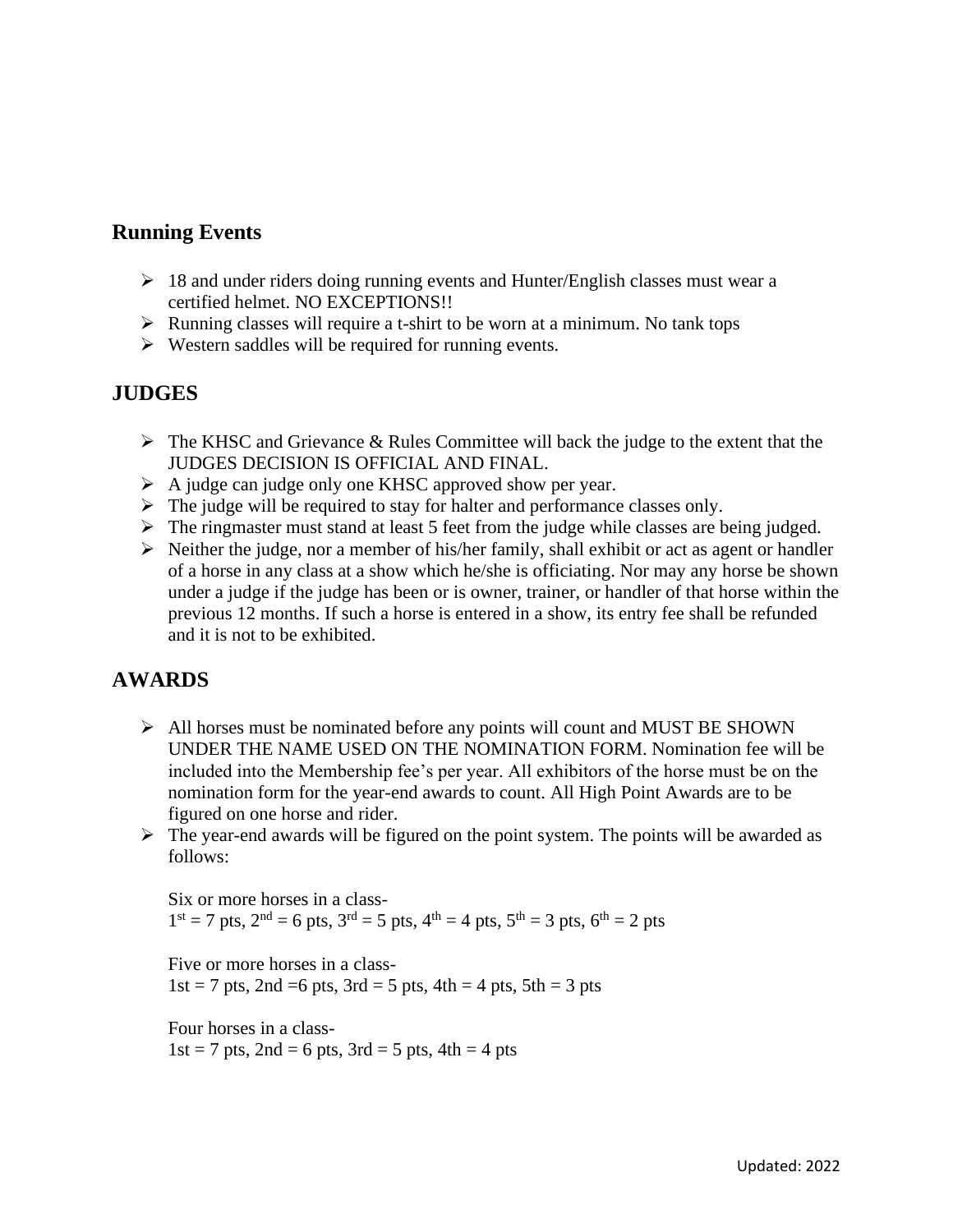Three horses in a class- $1st = 7$  pts,  $2nd = 6$  pts,  $3rd = 5$  pts

Two horses in a class- $1st = 7$  pts,  $2nd = 6$  pts

One horse in a class- $1st = 7$  pts

- $\triangleright$  Each exhibitor will receive at least one point for showing in each class, provided the horse is nominated.
- $\triangleright$  In case of a tie, the tie breaker will be the most 1<sup>st</sup> places, then most 2<sup>nd</sup> places, etc. until the tie is broken.
- ➢ A list of year-end awards and which classes count for awards must be decided on before the start of the season. Additional awards may be given if seen fit.
- ➢ All show points toward KHSC awards must be won at shows with a membership in good standing in the KHSC.
- ➢ The governing body shall meet prior to the annual dinner to tabulate points and designate awards winners. A committee may be appointed to figure and purchase year-end awards. The KHSC Board of Directors will determine double point shows.
- $\triangleright$  Anyone exhibiting for a class high point award must NOT change the name of the horse during the show season. The horse must complete the year with the same name.
- ➢ Before you start earning points and to be eligible for year-end awards you must:
	- $\triangleright$  Be a member and have a completed membership form with fees paid. Have a completed nomination form for each horse with fees paid and have shown in at least half of the total shows for the season. Any points received before the horse is nominated will not count towards awards. In order for horses to qualify for high point and rider awards rider must not change horses during the show season, awards are given for one horse one rider. For high point horse awards any amount of handlers/riders may exhibit and all points earned by the horse and riders will be counted as long as all the riders have been listed on the horses nomination form.
- ➢ A horse or rider can win as many year-end awards as he/she has earned.
- $\triangleright$  Showmanship classes will be counted as performance in regard to high point awards.
- ➢ The KHSC Board of Directors shall determine what awards will be given based on the previous show season class participation, with the minimum number of awards to be given set at 10. Additional awards may be given on a year by year basis. The list of awards to be given must be published prior to the first point show of the year.

## **GRIEVANCE**

 $\triangleright$  Anyone having a grievance against an individual, member, club, or judge shall put it in writing and submit it along with a \$25.00 refundable protest charge to the KHSC Board of Directors. The KHSC Grievance Committee will meet, discuss the protest, and decide what course of action shall be taken.